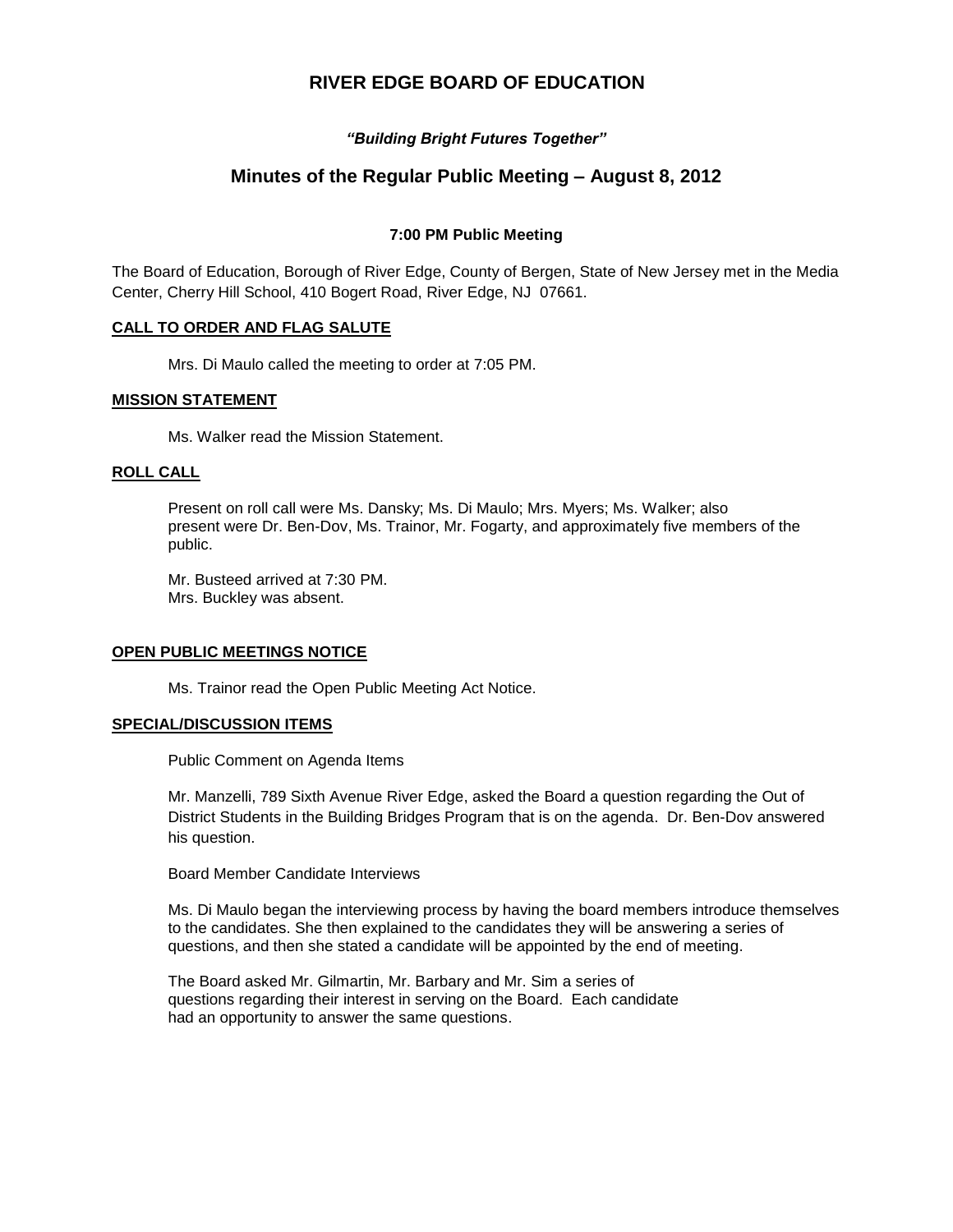## **SUPERINTENDENT**

Dr. Ben-Dov reported on the following:

- The personnel list for the 2012-2013 Certified Staff has been sent out to Board Members. Dr. Ben-Dov still needs to hire a part-time Spanish Teacher and two leave replacement teachers. Dr. Ben-Dov is still expecting to hire a few more Teacher Aides as well.
- Placements Letters for grades 1-6 will be mailed out on Friday, August 17, 2012. Kindergarten placements were mailed out earlier in preparation for Meet and Greet with Mr. Mc Grath
- The permanent Assistant Principal interviews are going very well. The first round of interviews is finished and the second round will be held on Tuesday, August 21, 2012. This committee includes the principals, the two PTO Presidents, the NBC Secretary and one teacher. Once the interviews are complete Dr. Ben-Dov would like to bring two candidates back to meet with the Board.
- Professional Development is being finalized for early September.
- New Teacher Orientation will be held on Wednesday, August  $29<sup>th</sup>$  and Thursday, August  $30<sup>th</sup>$
- On Tuesday, August 28, 2012 training for instructional aides will be held by Rosemary Kuruc and Gianna Apicella. There will also be PALS Assessment training for Kindergarten teachers by the Literacy Coach.
- The first day of school for teachers is September 4, 2012 and it will be a Professional Day. Suicide prevention training and Language Arts Professional Development will be held that day.
- International Day is set for Tuesday, November 20, 2012. The committee for this met last week and they discussed the philosophy and format of the day.
- There are two changes to the 2012-2013 School District Calendar. Back to School Night has been changed to Tuesday, September 11, 2012 and Open House has been changed to Thursday, May 30, 2012.
- QSAC is coming and Dr. Ben-Dov will be forming a committee
- The preliminary results are out for the NJ ASK Testing
- Our technology purchases, computers, lap tops and i pads, have come in
- Our enrollment at the end of June was 1,179 students. As of now, for September, our enrollment will be 1,172.
- More students have enrolled in Building Bridges than budgeted for and the new Building Connections class is full.
- We are expecting a larger amount in aid this year. We will hear more about it after the auditing is complete.
- The three Tri-District Superintendents have selected two finalists for the Tri-District Curriculum Coordinator position. On Thursday, August 16, 2012 the committee will meet with the two finalists.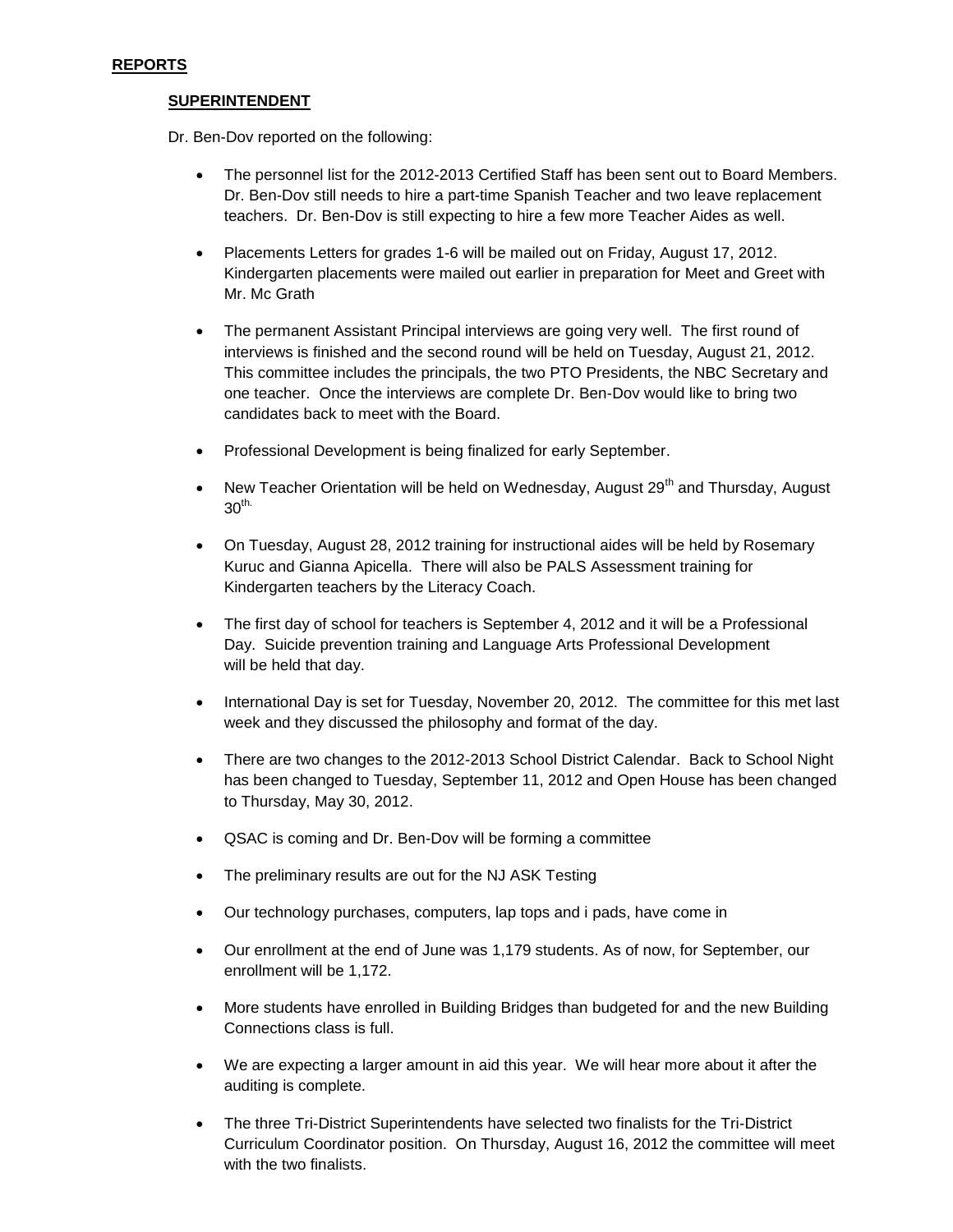### **PRINCIPAL**- None

#### **BOARD SECRETARY**

Ms. Trainor reported on the following:

- The first resolution to re-finance the bonds is on the August 8, 2012 agenda.
- Mr. Gary Higgins and Ms. Lisa Gorab will attend the August 29, 2012 Board of Education meeting and go over the details of the bond sale.

#### **PRESIDENT**

Ms. Di Maulo reported on the following:

- Ms. Di Maulo apologized to the board for not attending the Mayor and Council Meeting that was held on Monday, August 6, 2012.
- Ms. Di Maulo is in the process of re-configurating the School Board Committees. She should have that information ready for the August 29, 2012 meeting.

#### **COMMITTEES**

- Ms. Dansky informed the Board that the New Jersey School Boards Association has a new field service Representative. Ms. Susan McCusker, the previous Representative, has retired.
- The Bergen County School Boards Association will have a workshop on Thursday, September 13, 2012 at the Mahwah High School.

#### **MOTIONS TO BE ACTED UPON**

#### **ADMINISTRATION/POLICY**

Motion by Ms. Walker

Seconded by Mrs. Myers

that the Board of Education approve the Minutes of June 18, 2012, June 20, 2012 and July 10, 2012.

Ayes: Ms. Dansky, Ms. Di Maulo, Mrs. Myers

Nays: None

Abstained: Ms. Walker

Motion by Mrs. Myers

Seconded by Ms. Dansky

that the Board of Education approves the following emergency drills:

| School                    | <b>Dates</b>                                                |
|---------------------------|-------------------------------------------------------------|
| <b>Cherry Hill School</b> | June 19, 2012 Bomb Threat<br>June 20, 2012 Evacuation Drill |
| Roosevelt School          | June 11, 2012 Fire Drill<br>June 19, 2012 Fire Drill        |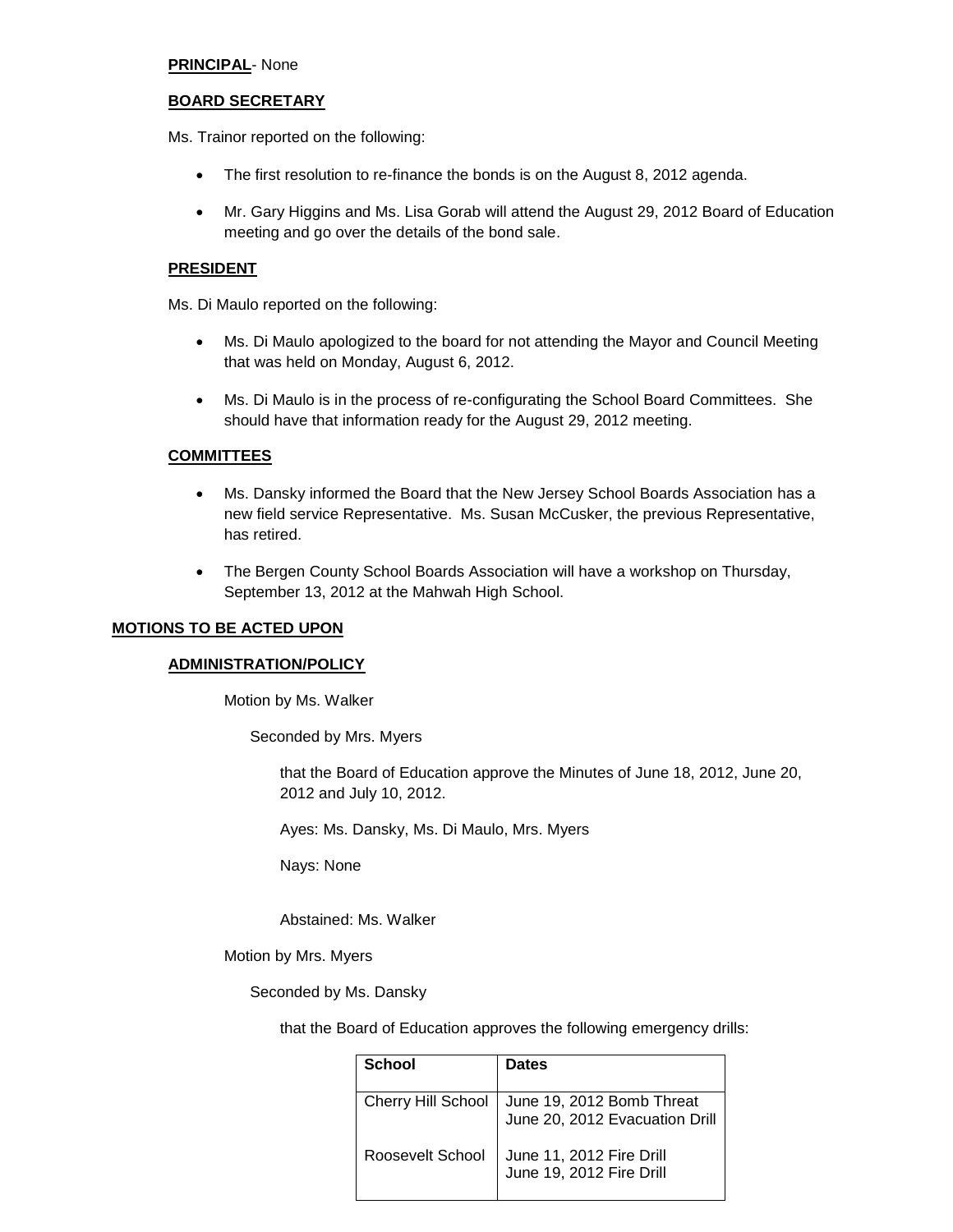Ayes: Ms. Dansky, Ms. Di Maulo, Mrs. Myers, Ms. Walker

Nays: None

Motion by Ms. Dansky

Seconded by Ms. Walker

that the Board of Education approve the staff development training as per the schedules for the 2012-2013 school year including relevant mileage reimbursement. (Addendum)

Ayes: Ms. Dansky, Ms. Di Maulo, Mrs. Myers, Ms. Walker

Nays: None

### Motion by Ms. Walker

### Seconded by Mrs. Myers

The River Edge Board of Education agrees to participate in the **Alliance for Competitive Telecommunications** with the Monmouth-Ocean Educational Services Commission and the New Jersey Association of School Business Officials (NJASBO) for the period of July 1, 2012 to June 30, 2017. The Monmouth-Ocean Educational Services Commission shall be the lead Local Educational Agency (LEA) for this program. All New Jersey School districts are invited to participate in the **Alliance for Competitive Telecommunications, which is intended to fulfill the districts obligation under 18A:55-3.**

The Board of Education shall provide the Commission with accurate data, i.e. telephone line numbers for each number included in the bid and any other appropriate information necessary for the development of bid specifications.

The Board of Education shall not solicit bids or enter into a contract that would jeopardize the award of a contract for cooperative telecommunication services by the Commission. The Board shall abide by the award of contract made by the Commission. The Board shall not withdraw from this agreement prior to June 30, 2017.

The Board understands that the services to be provided under this cooperative purchasing agreement will include dial tone/local calls (where available), regional toll calls, long distance toll calls and voice over internet protocol (VOIP) when such option is chosen by the participating district.

All fees for the work of the Commission and the expenses of NJASBO will be incorporated into the price for services as provided by the successful vendor (s).

Ayes: Ms. Dansky, Ms. Di Maulo, Mrs. Myers, Ms. Walker

Nays: None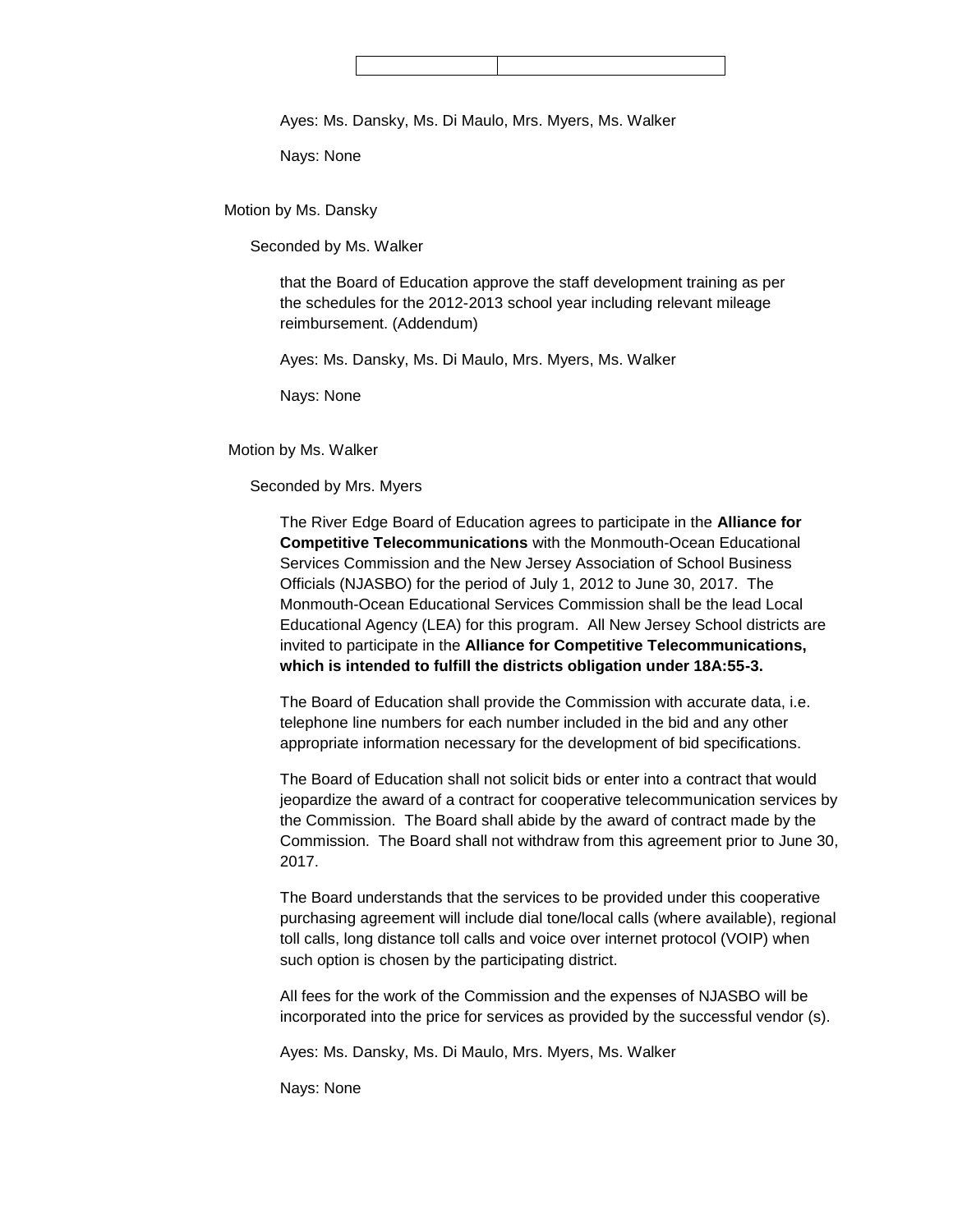Motion by Mrs. Myers Seconded by Ms. Dansky

**WHEREAS,** the Board of Education is meeting in public session on August 8, 2012 and it will not meet again in public session until August 29, 2012.

**WHEREAS,** certain business transactions must necessarily be addressed during the hiatus of public sessions of the Board, including but not limited to, the offering of contracts of employment.

**NOW THEREFORE BE IT RESOLVED** that the Superintendent of Schools is authorized to offer contracts of employment on behalf of the Board between August 8, 2012 and August 29, 2012 subject to final approval of the Board.

Ayes: Ms. Dansky, Ms. Di Maulo, Mrs. Myers, Ms. Walker

Nays: None

### **CURRICULUM/EDUCATION**

#### **BUILDING & GROUNDS**

#### **FINANCE/GRANTS/GIFTS**

Motion by Ms. Dansky

Seconded by Ms. Walker

that the Board of Education approve the bills & claims dated June 29, 2012 totaling \$173,792.56 including checks #33928 through #33982. Payrolls dated June 15, 2012 and June 22, 2012, totaling \$1,057,550.52 issued therefore, a copy of such warrants list to be attached as part of these minutes. (Addendum)

Ayes: Mr. Busteed, Ms. Dansky, Ms. Di Maulo, Mrs. Myers

Nays: None

Abstained: Ms. Walker

Motion by Ms. Walker

Seconded by Mr. Busteed

that the Board of Education approve the bills & claims dated July/August 2012 totaling \$556,180.26 including checks #34103 through #3415. Payrolls dated July13, 2012 and July 31, 2012, totaling \$330,808.84 issued therefore, a copy of such warrants list to be attached as part of these minutes. (Addendum)

Ayes: Mr. Busteed, Ms. Dansky, Ms. Di Maulo, Mrs. Myers

Nays: None

Abstained: Ms. Walker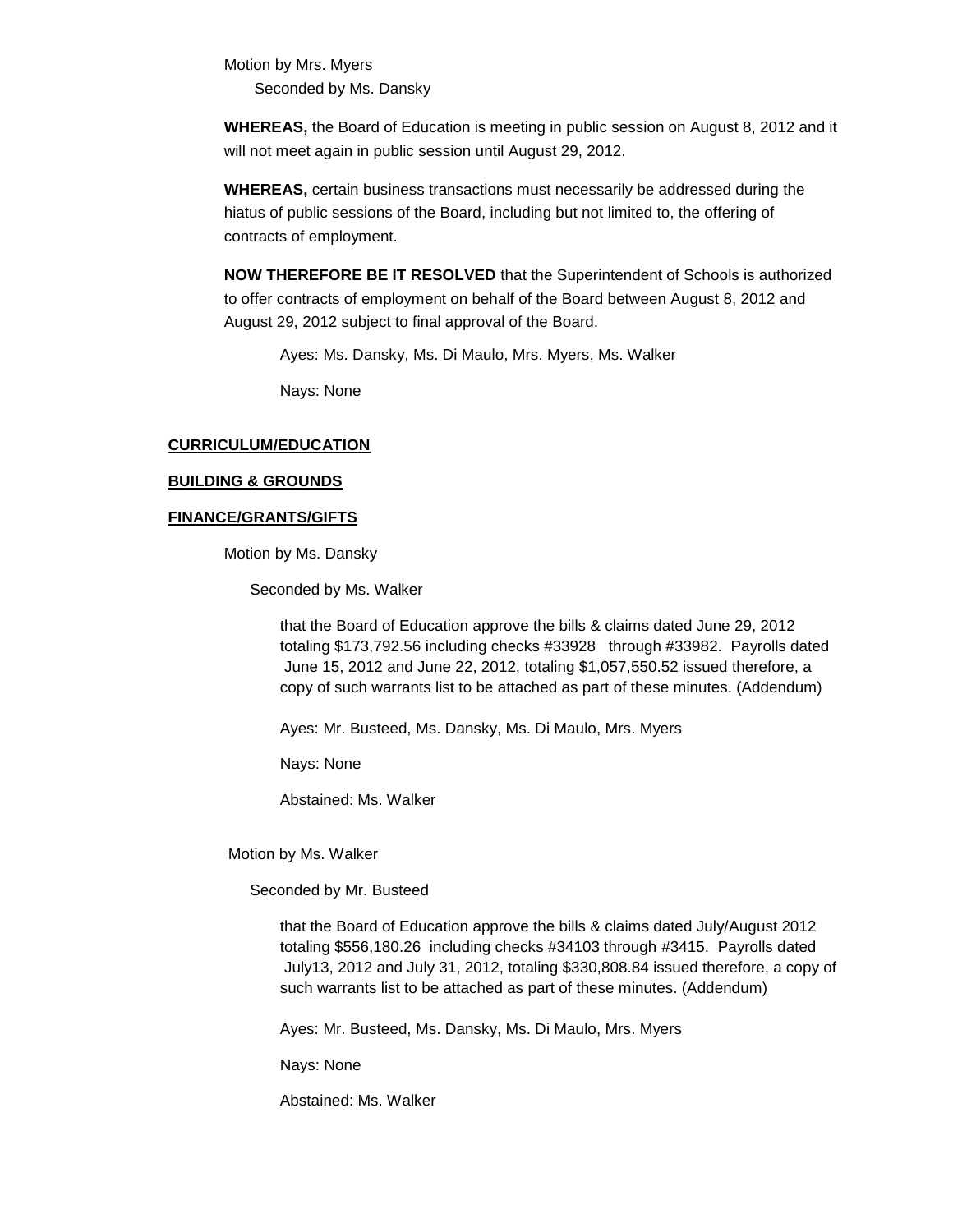Motion by Mr. Busteed

Seconded by Mrs. Myers

that the Board of Education approve the Budget Transfers for the school year 2011-2012 as of May 31, 2012. (Addendum)

that the Board of Education approve the Budget Transfers for the school year 2011-2012 as of June 30, 2012. (Addendum)

that the River Edge Board of Education approve the Secretary's and Treasurer's Reports for the period ending May 31, 2012.

Further, we certify that as of May 31, 2011 after review of the secretary's monthly financial report (appropriations section) and upon consultation with the appropriate district officials, to the best of our knowledge no major account or fund has been over expended in violation of N.J.A.C. 6A:23-2.11 and that sufficient funds are available to meet the districts financial obligation for the remainder of the fiscal year. (Addendum)

that the River Edge Board of Education approve the Secretary's and Treasurer's Reports for the period ending June 30, 2012.

Further, we certify that as of June 30, 2012 after review of the secretary's monthly financial report (appropriations section) and upon consultation with the appropriate district officials, to the best of our knowledge no major account or fund has been over expended in violation of N.J.A.C. 6A:23-2.11 and that sufficient funds are available to meet the districts financial obligation for the remainder of the fiscal year. (Addendum)

Ayes: Mr. Busteed, Ms. Dansky, Ms. Di Maulo, Mrs. Myers, Ms. Walker

Nays: None

Motion by Mrs. Myers

Seconded by Ms. Dansky

 that the Board of Education approve the results of the bids for instructional Supplies from Educational Data Service for the 2012-2013 school year. (Addendum)

That the Board of Education approve the Capital Project Bill List totaling \$29,337.20 issued therefore, and a copy of such warrant list be attached as part of these minutes.

|                                        |                                | June 29,<br>2012 |          |
|----------------------------------------|--------------------------------|------------------|----------|
| Service                                | Vendor                         | Amount           | PO#      |
| <b>ROS</b><br>Painting                 | A.N.A. Painting                | \$5,450.00       | 12000594 |
| <b>District</b><br>Security<br>Cameras | <b>Bruvon</b><br>Installations | \$6,000.00       | 12000595 |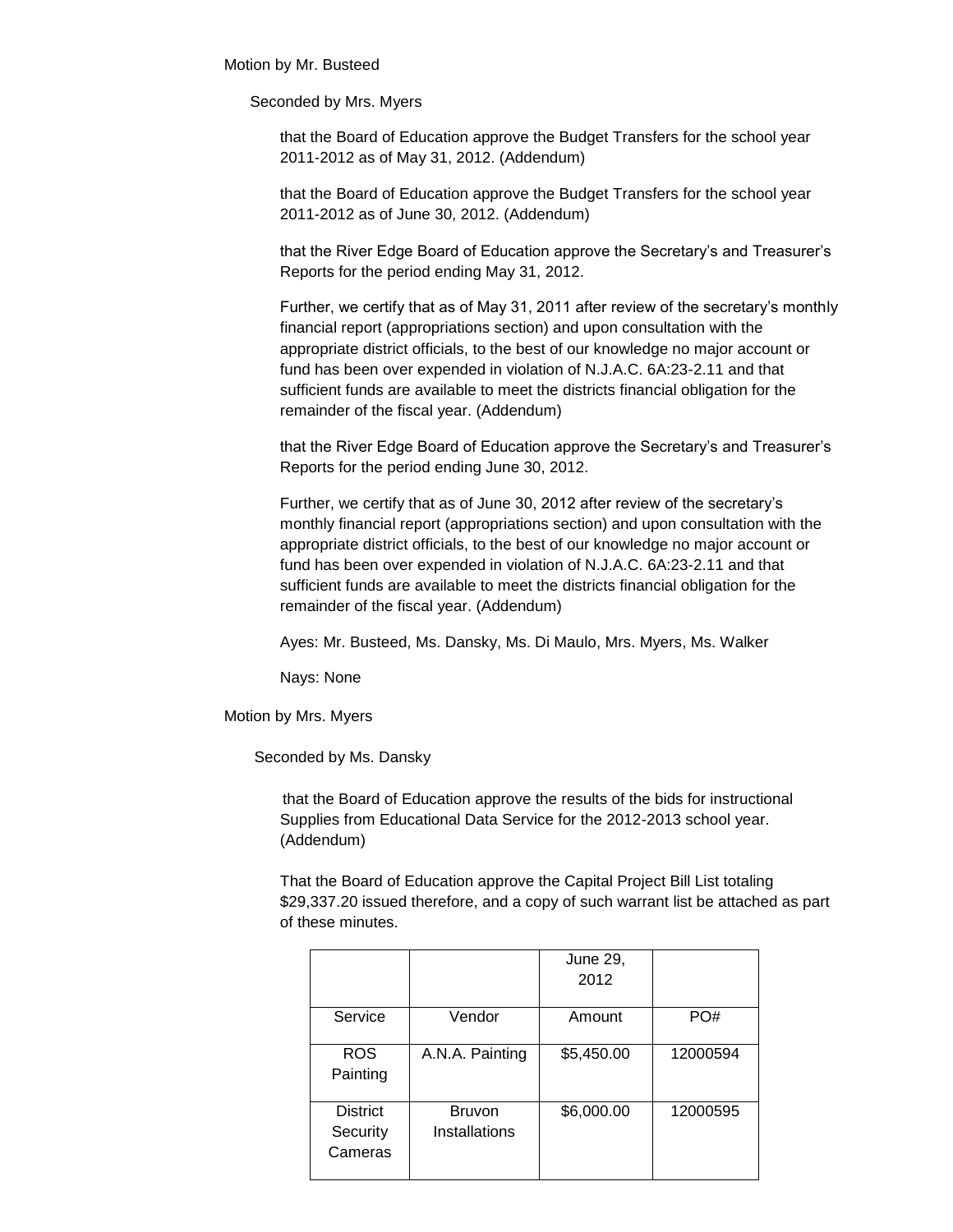| <b>ROS</b> | Commercial             | \$11,987.20 | 12000592 |
|------------|------------------------|-------------|----------|
| Classroom  | <b>Interiors</b>       |             |          |
| Carpet     |                        |             |          |
|            |                        |             |          |
| <b>CHS</b> | D'Arminio &            | \$5,900.00  | 12000571 |
| Paving     | Sons                   |             |          |
|            | <b>Total Disbursed</b> | \$29,337.20 |          |
|            |                        |             |          |

that the Board of Education approve the transfer in the amount of \$5333.41 from the Capital Project Fund (Fund 30) to the Debt Service Fund (Fund 40) to be used to offset the future local tax levy.

Ayes: Mr. Busteed, Ms. Dansky, Ms. Di Maulo, Mrs. Myers, Ms. Walker

Nays: None

Motion by Ms. Dansky

Seconded by Ms. Walker

**WHEREAS**, on December 20, 2005, The Board of Education of the Borough of River Edge in the County of Bergen, New Jersey (the "Board" when referring to the governing body and the "School District" when referring to the territorial boundaries governed by the Board) issued \$10,000,000 aggregate principal amount of tax-exempt School Bonds dated December 1, 2005 (the "2005 School Bonds"); and

**WHEREAS**, the Board has determined that the current tax-exempt interest rate environment may enable it to realize going-forward debt service savings for property taxpayers residing in the School District through the issuance by the Board of Refunding School Bonds (the "Refunding School Bonds") to refund all or a portion of the \$8,085,000 aggregate principal amount of the outstanding 2005 School Bonds maturing on February 1 in the years 2016 through 2031, inclusive (the "Refunded Bonds"); and

**WHEREAS**, in efforts to realize such taxpayer savings, the Board now desires to adopt and enact a refunding school bond ordinance (the "Refunding Bond Ordinance") authorizing the issuance of the Refunding School Bonds in an aggregate principal amount not to exceed \$9,020,000, the net proceeds of which shall be used to refund all or a portion of the Refunded Bonds in accordance with their terms.

#### **NOW, THEREFORE, BE IT RESOLVED BY THE BOARD OF EDUCATION OF THE BOROUGH OF RIVER EDGE IN THE COUNTY OF BERGEN, NEW JERSEY** as follows:

**Section 1.** The Refunding Bond Ordinance attached hereto as **Exhibit A** is hereby approved. Bond Counsel is hereby authorized and directed to publish the required notice of public hearing for the Refunding Bond Ordinance in The Record, in the form and at the time required by N.J.S.A. 18A:24-61.4.

**Section 2.** This resolution shall take effect immediately.

Ayes: Mr. Busteed, Ms. Dansky, Ms. Di Maulo, Mrs. Myers, Ms. Walker

Nays: None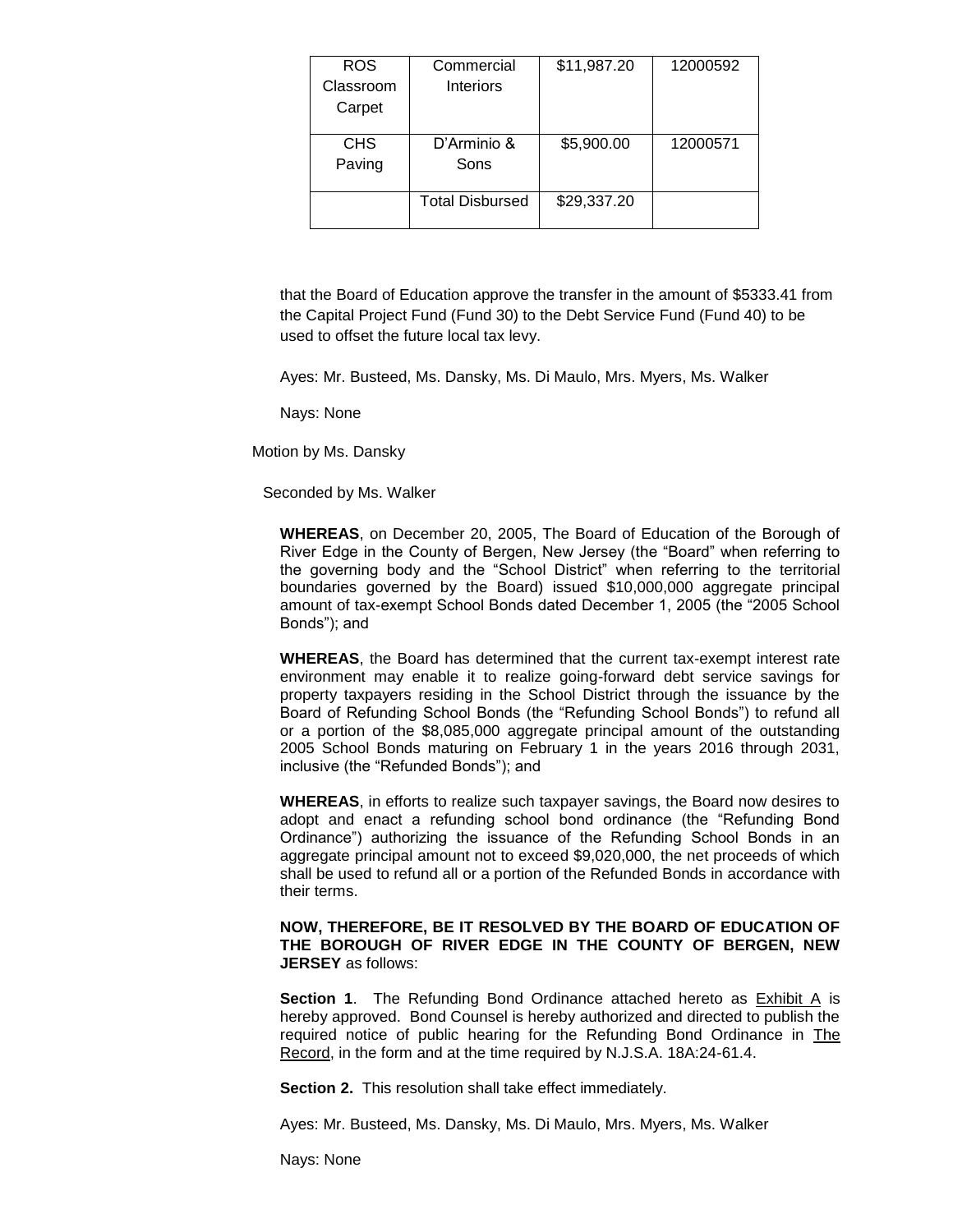Motion by Ms. Walker

Seconded by Mr. Busteed

**WHEREAS**, on December 20, 2005, The Board of Education of the Borough of River Edge in the County of Bergen, New Jersey (the "Board" when referring to the governing body and the "School District" when referring to the territorial boundaries governed by the Board) issued \$10,000,000 aggregate principal amount of tax-exempt School Bonds dated December 1, 2005 (the "2005 School Bonds"); and

**WHEREAS**, the Board has determined that the current tax-exempt interest rate environment may enable it to realize going-forward debt service savings for property taxpayers residing in the School District through the issuance by the Board of Refunding School Bonds (the "Refunding School Bonds") to refund all or a portion of the \$8,085,000 aggregate principal amount of the outstanding 2005 School Bonds maturing on February 1 in the years 2016 through 2031, inclusive (the "Refunded Bonds"); and

**WHEREAS**, in efforts to realize such taxpayer savings, the Board now desires to adopt and enact a refunding school bond ordinance (the "Refunding Bond Ordinance") authorizing the issuance of the Refunding School Bonds in an aggregate principal amount not to exceed \$9,020,000, the net proceeds of which shall be used to refund all or a portion of the Refunded Bonds in accordance with their terms.

### **NOW, THEREFORE, BE IT ORDAINED AND ENACTED BY THE BOARD OF EDUCATION OF THE BOROUGH OF RIVER EDGE IN THE COUNTY OF BERGEN, NEW JERSEY (not less than two-thirds of all members thereof affirmatively concurring) AS FOLLOWS**:

**Section 1.** The Board is hereby authorized to refund all or a portion of the \$8,085,000 aggregate principal amount of outstanding 2005 School Bonds maturing on February 1 in the years 2016 through 2031, inclusive. The Refunded Bonds may be redeemed on and after February 1, 2015 at a redemption price equal to par, plus accrued interest to the date of redemption.

**Section 2.** In order to finance the cost of the purpose set forth in Section 1 hereof, the Board is hereby authorized to issue not to exceed \$9,020,000 aggregate principal amount of Refunding School Bonds, all in accordance with the requirements of N.J.S.A. 18A:24-61 through 62.

**Section 3.** An aggregate amount not exceeding \$120,000 may be allocated from the aggregate principal amount of the Refunding School Bonds to pay for the aggregate costs of issuance thereof, including, but not limited to, bond insurance premiums, underwriting fees, official statement printing fees, public advertisement expenses, refunding verification agent fees, refunding escrow agent fees, bond counsel fees and other expenses in connection therewith.

**Section 4**. The purpose of the issuance of the Refunding School Bonds is to realize net present value interest cost savings for property taxpayers residing in the School District ("net" meaning savings after payment of all costs of issuance of the Refunding School Bonds). Applicable State requirements mandate that such net present value interest cost savings equal at least 3% of the principal amount of the Refunded Bonds. In addition, the issuance of the Refunding Bonds shall comply with the provisions of N.J.A.C. 5:30-2.5, including that within 10 days of the date of the closing on the Refunding Bonds, the Board Secretary/ Business Administrator shall file a report with the Local Finance Board within the Division of Local Government Services, New Jersey Department of Community Affairs setting forth (a) a comparison of the Refunding Bonds' debt service and the Refunded Bonds' debt service which comparison shall set forth the present value savings achieved by the issuance of the Refunding Bonds; (b) a summary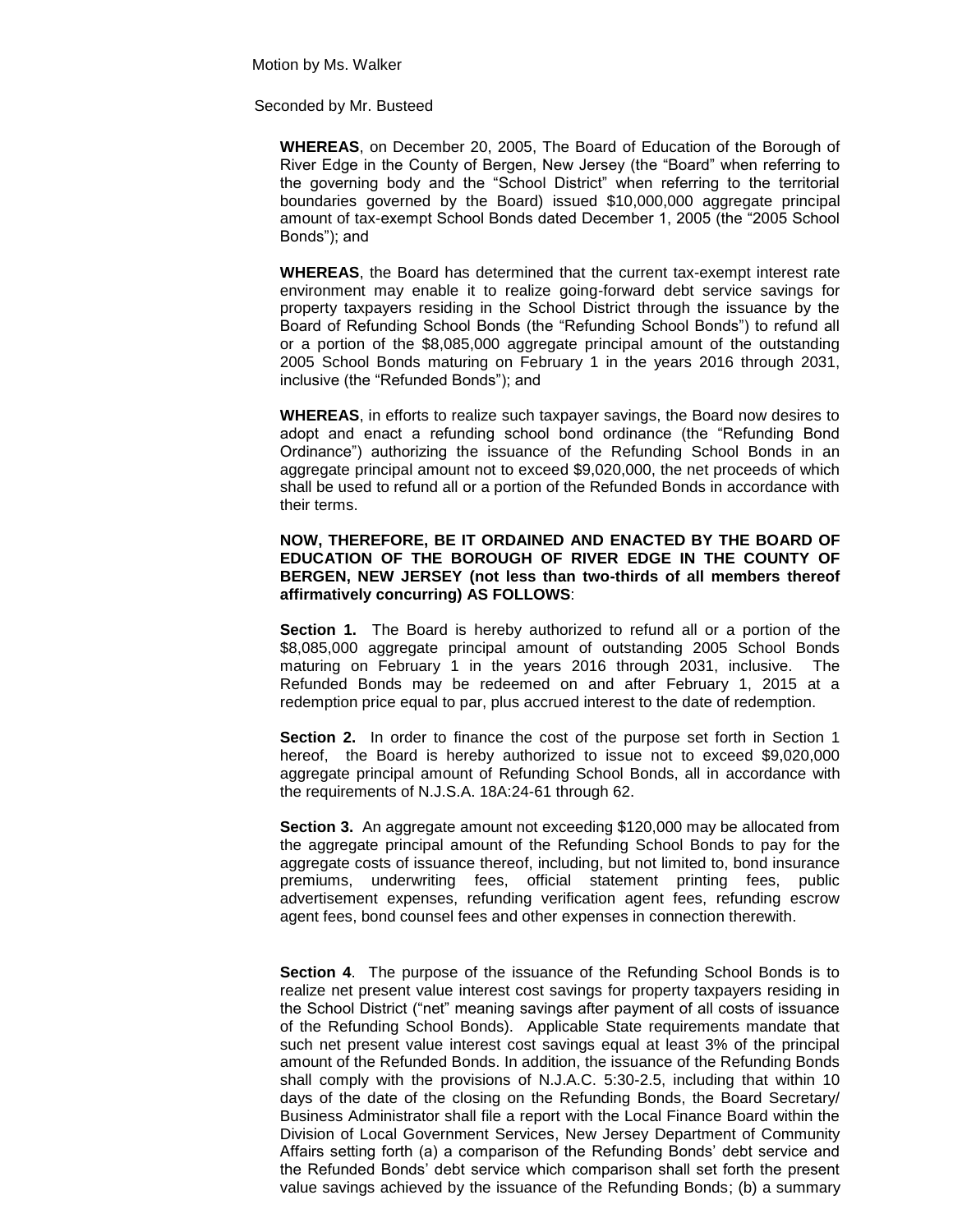of the issuance of the Refunding Bonds; (c) an itemized accounting of all costs of issuance in connection with the issuance of the Refunding Bond and (d) a certification of the Board Secretary/ Business Administrator that (i) all of the conditions of section (b) of N.J.A.C. 5:30- 2.5 have been met and (ii) a resolution authorizing the issuance of the Refunding Bonds, adopted pursuant 18A:24- 61.5(b), was approved by a two-thirds vote of the full membership of the Board.

**Section 5.** The Supplemental Debt Statement required by N.J.S.A. 18A:24-16 and N.J.S.A. 18A:24-61.4 has been duly prepared and filed in the Office of the Clerk of the Borough of River Edge, in the County of Bergen, State of New Jersey (the "Borough") and in the Office of the Board Secretary/ Business Administrator as of the date of approval of this Refunding Bond Ordinance and a complete executed duplicate thereof has been filed in the Office of the Director of the Division of Local Government Services in the New Jersey Department of Community Affairs, and such Statement shows that the gross debt of the Borough is increased by \$935,000 as a result of the authorization of the Refunding School Bonds.

**Section 6.** The Board covenants to maintain the exclusion from gross income under Section 103(a) of the Internal Revenue Code of 1986, as amended, of the interest on all Refunding School Bonds issued under this Refunding Bond Ordinance.

**Section 7.** This Refunding Bond Ordinance shall take effect upon final adoption hereof.

Ayes: Mr. Busteed, Ms. Dansky, Ms. Di Maulo, Mrs. Myers, Ms. Walker

Nays: None

#### **PERSONNEL**

Motion by Mr. Busteed

Seconded by Mrs. Myers

that the Board of Education, with the recommendation of the Superintendent approve training for Building Bridges Staff and ABA Aides, August 2012 (addendum)

that the Board of Education, with the recommendation of Superintendent rehire the following part-time Special Education Instructional Aides, not to exceed 23 hours, effective September 1, 2012 to June 30, 2013

| Thippawon Ajarasumpun  | Jackie Frontauria     |  |
|------------------------|-----------------------|--|
| <b>Helen Belits</b>    | Elizabeth George      |  |
| Theresa Bevilacqua     | Shelia Lane           |  |
| <b>Brittany Bright</b> | Donna Meyers          |  |
| <b>Emily Chiciak</b>   | Lucia Moran           |  |
| Leslie Ciauro          | Eleanor Noel          |  |
| Donna Coppolla         | <b>Melissa Novick</b> |  |
| Marie Davis            | <b>Heather Odgen</b>  |  |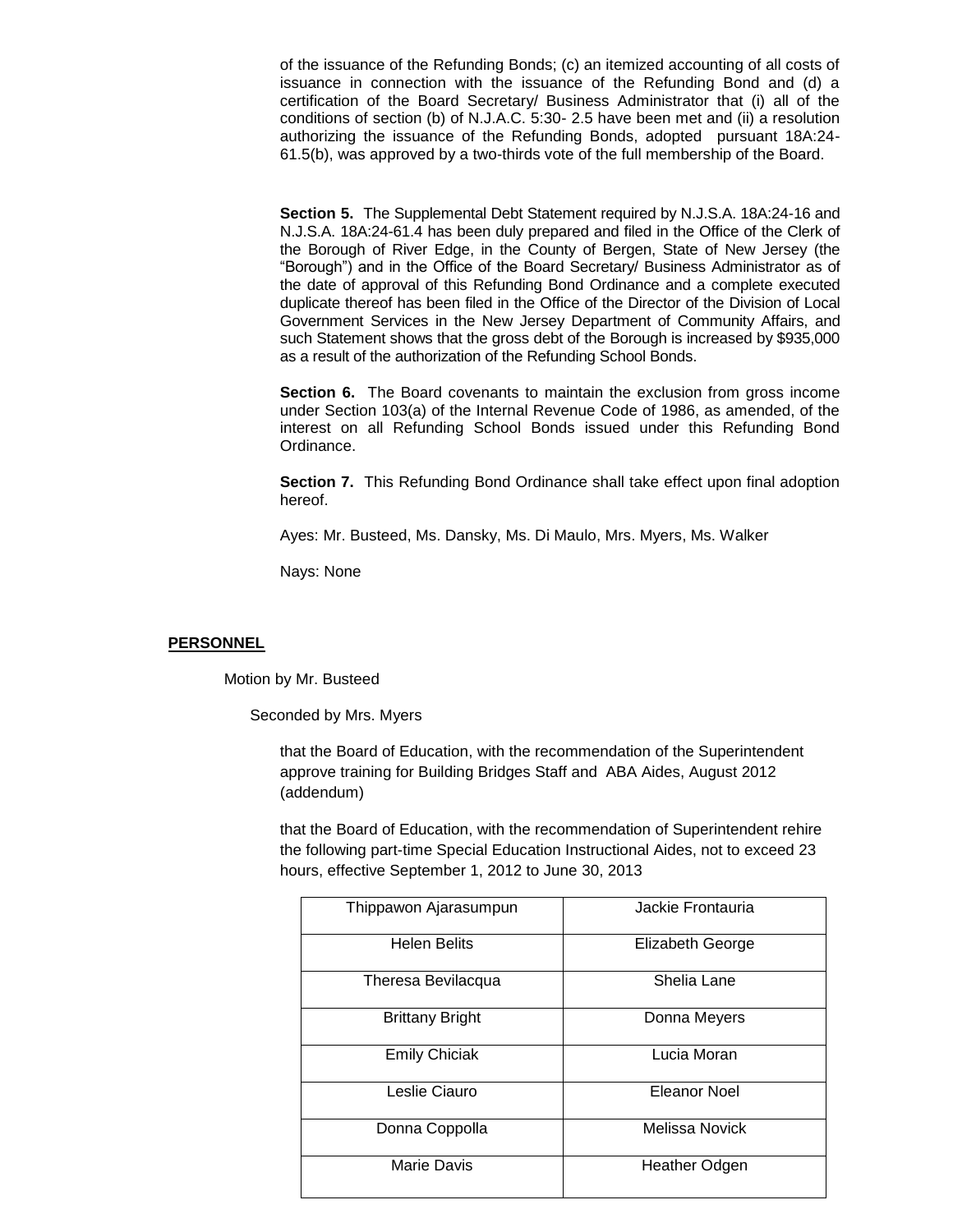| <b>Tara Deckler</b>   | Gabrielle Polacek   |
|-----------------------|---------------------|
| <b>Sharon Francin</b> | Kim Thomas-Schmidtt |

that the Board of Education, with the recommendation of the Superintendent approve the Extended School Year Summer Staff for August 2012 (addendum)

that the Board of Education, with the recommendation of the Superintendent approve the re-employment of the following lunch aides, two (2) hours per day, five (5) days per week.

Elaine Pepi Cleo Perekupka Dawn Innantuano

that the Board of Education, with the recommendation of the Superintendent approve the re-employment of the following lunch aides, one (1) hour per day, five (5) days per week.

Hagop Aram Loretta Haggerty

that the Board of Education, with the recommendation of the Superintendent, approve the employment of the following ABA Aides for the Building Bridges Extended School Program, In-Home Instruction, \$35.00 per hour from August 1, 2012 to August 31, 2012.

| <b>Staff Members</b>    | <b>Hours</b>               |
|-------------------------|----------------------------|
| Sandy Blackwell         | <b>Additional 20 Hours</b> |
| Jennifer Diller         | Additional 20 Hours        |
| Debra Connors           | <b>Additional 10 Hours</b> |
| Laura Manley Yphantides | 40 Hours                   |
| Leetal Biger            | 20 Hours                   |

that the Board of Education, with the recommendation of the Superintendent, approve Pauline Choi, .5 Resource Room Teacher, from September 1, 2012 to June 30, 2013 Step 2 MA.

that the Board of Education, with the recommendation of the Superintendent, approve Stephanie Seigel, School Psychologist, from September 1, 2012 to June 30, 2013, Step 5, MA + 30.

that the Board of Education, with the recommendation of the Superintendent, approve Katherine O' Reilly, Kindergarten Teacher, from September 1, 2012 to June 30, 2013, Step 2, BA.

that the Board of Education, with the recommendation of the Superintendent, approve Keri Rehns, 5<sup>th</sup> Grade Teacher, from September 1, 2012 to June 30, 2013 Step 6 MA.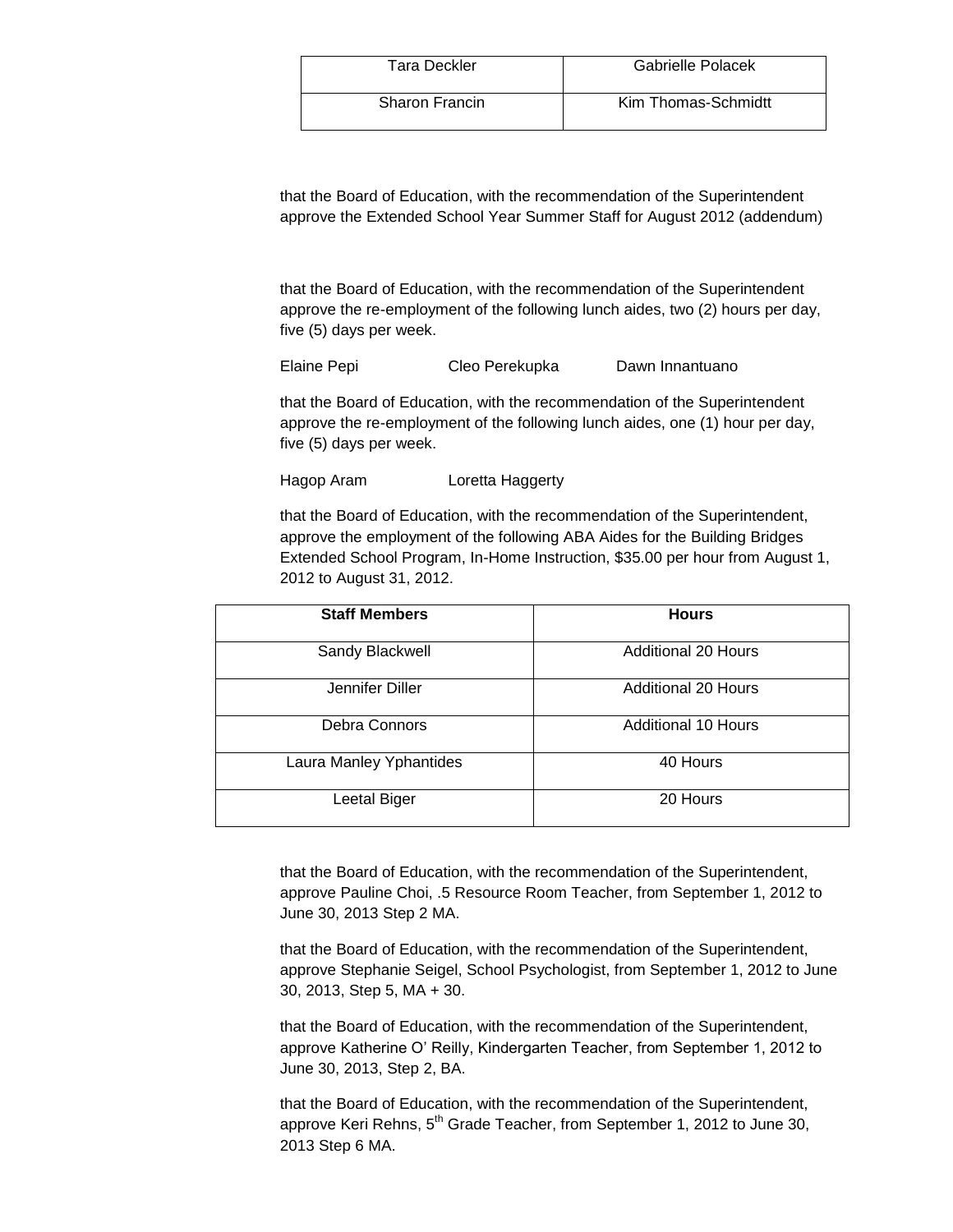that the Board of Education, with the recommendation of the Superintendent, approve Karla Idunate, Spanish Teacher, from September 1, 2012 to June 30, 2013 Step 12 BA.

that the Board of Education, with the recommendation of the Superintendent approve Kristen Crawford, Patrice Pintarelli, Julia Diminich, Debra Bollinger, Janel Blake to conduct new teacher orientation, for a maximum of 3 hours each.

that the Board of Education accept, with regret, the resignation of Jonathan Park, ABA Aide, effective July 31, 2012.

that the Board of Education accept, with regret, the resignation of Kristen Bocco, Part-Time Special Education Aide, effective July 16, 2012.

that the Board of Education, with the recommendation of the Superintendent, approve Lisa Dicostanzo, Full Time Cherry Hill Secretary, from September 1, 2012 to June 30, 2013 Step 7.

that the Board of Education, with the recommendation of the Superintendent, approve Gregory Ogden, FT ABA Aide, from September 1, 2012 to June 30, 2013.

that the Board of Education approve the following individuals for the movement on the step guide based on educational credentials effective September 1, 2012.

| Christine Moran | from |    | BA+15 to MA |
|-----------------|------|----|-------------|
| Kayla Moran     | from | BA | to $BA+15$  |

that the Board of Education, with the recommendation of the Superintendent, approve Risa Louda, Full Time Speech Therapist, from October 1, 2012 to June 30, 2013 Step 10 MA.

that the Board of Education, with the recommendation of the Superintendent, approve Lisa Dicostanzo, Substitute Secretary, for the month of August.

that the Board of Education, with the recommendation of the Superintendent, approve Risa Louda, Substitute Teacher, for the month of September.

that the Board of Education, with the recommendation of the Superintendent, approve Mary Bastable, FT ABA Aide, from September 1, 2012 to June 30, 2013.

that the Board of Education, with the recommendation of the Superintendent, approve Tyne Runfeldt, FT ABA Aide, from September 1, 2012 to June 30, 2013.

that the Board of Education, with the recommendation of the Superintendent, approve Ahinoa Otero, FT ABA Aide, from September 1, 2012 to June 30, 2013.

that the Board of Education, with the recommendation of the Superintendent, approve Joanne Lam, PT Instructional Aide, from September 1, 2012 to June 30, 2013.

that the Board of Education, with the recommendation of the Superintendent, approve Ashley Gonnella, PT Instructional Aide, from September 1, 2012 to June 30, 2013.

Ayes: Mr. Busteed, Ms. Dansky, Ms. Di Maulo, Mrs. Myers, Ms. Walker

Nays: None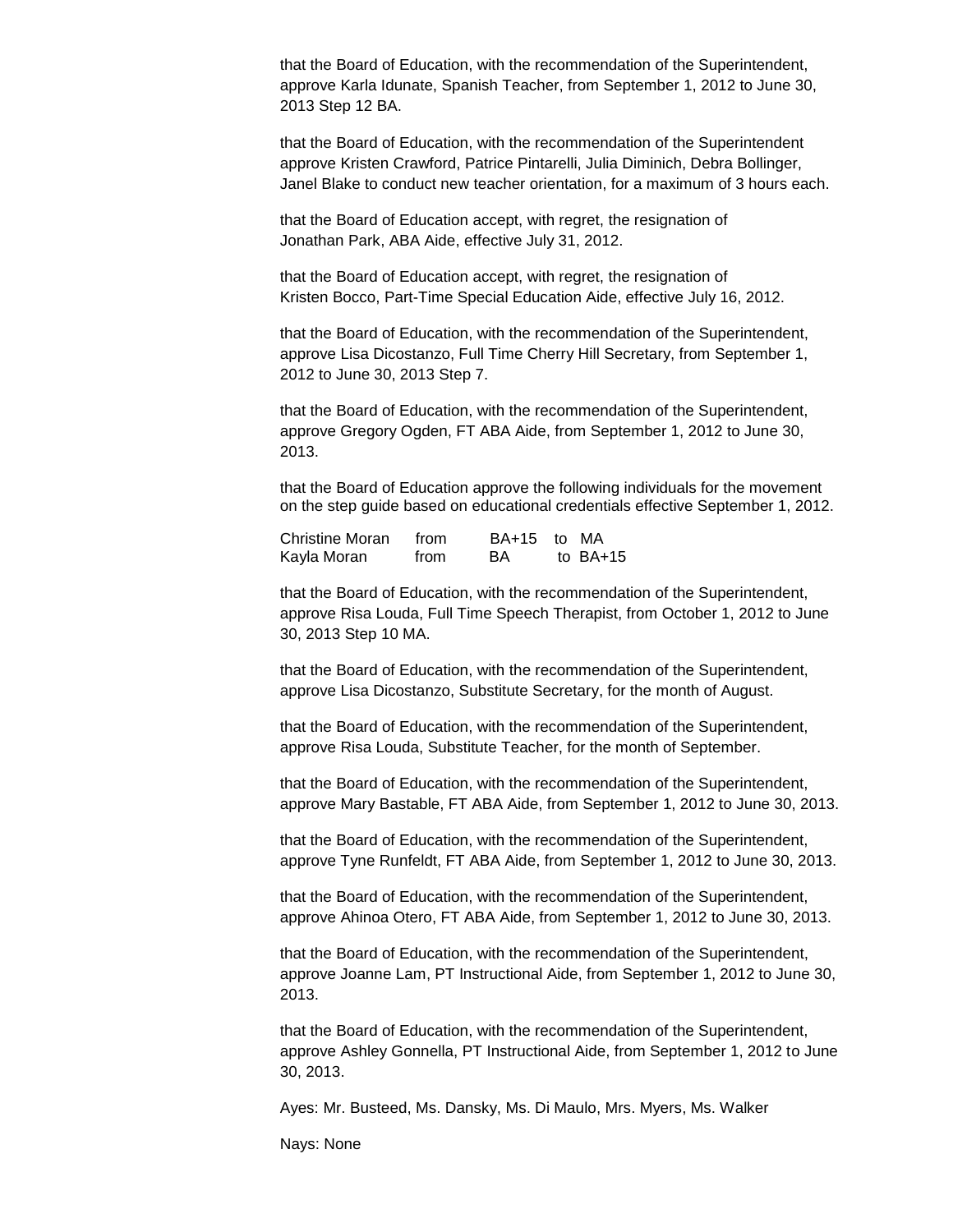Motion by Mrs. Myers

Seconded by Ms. Dansky

that the Board of Education accept, with regret, the retirement of Judith Hunter, Speech Therapist, effective October 1, 2012.

Ayes: Mr. Busteed, Ms. Dansky, Ms. Di Maulo, Mrs. Myers, Ms. Walker

Nays: None

#### **RIVER EDGE SPECIAL EDUCATION**

Motion by Ms. Dansky

Seconded by Ms. Walker

that the Board of Education approve Eden Consultant for the 2012-2013 school year at a rate of approximately \$150.00 per hour for approximately 3 hours per month plus travel expenses.

that the Board of Education approve Success for All Preschool Curriculum Contract for July 1, 2012 through June 30, 2013 for \$3041.00.

that the Board of Education approve Care Plus NJ, Inc. Contract effective September 1, 2012 through June 30, 2013 , at a rate of \$125.00 per hour.

that the Board of Education, with the recommendation of the Superintendent, approve Bergen County Special Services for Hospital Instruction for the 2012- 2013 school year for students who are confined during school hours for medical and/or rehabilitative care in one of the following institutions at a rate of \$60.00 per hour:

> Bergen Regional Medical Center (Paramus) Conklin Youth Shelter (Hackensack) Juvenile Alternative Supervision Program (Paramus) Tomorrows Children's Institute (Hackensack Univ. Medical Cntr.) Touchstone Hall (Rockleigh)

that the River Edge Board of Education approve the following out of district students in the Building Bridges Program for the 2012-2013 school year.

| <b>School District</b> | No. of Classified Students |
|------------------------|----------------------------|
| Tenafly                | 5                          |
| Rochelle Park          | 2                          |
| Cresskill              | 1                          |
| Oradell                | 3                          |
| <b>River Vale</b>      | 1                          |
| <b>Glen Rock</b>       | 1                          |
| Hillsdale              | 1                          |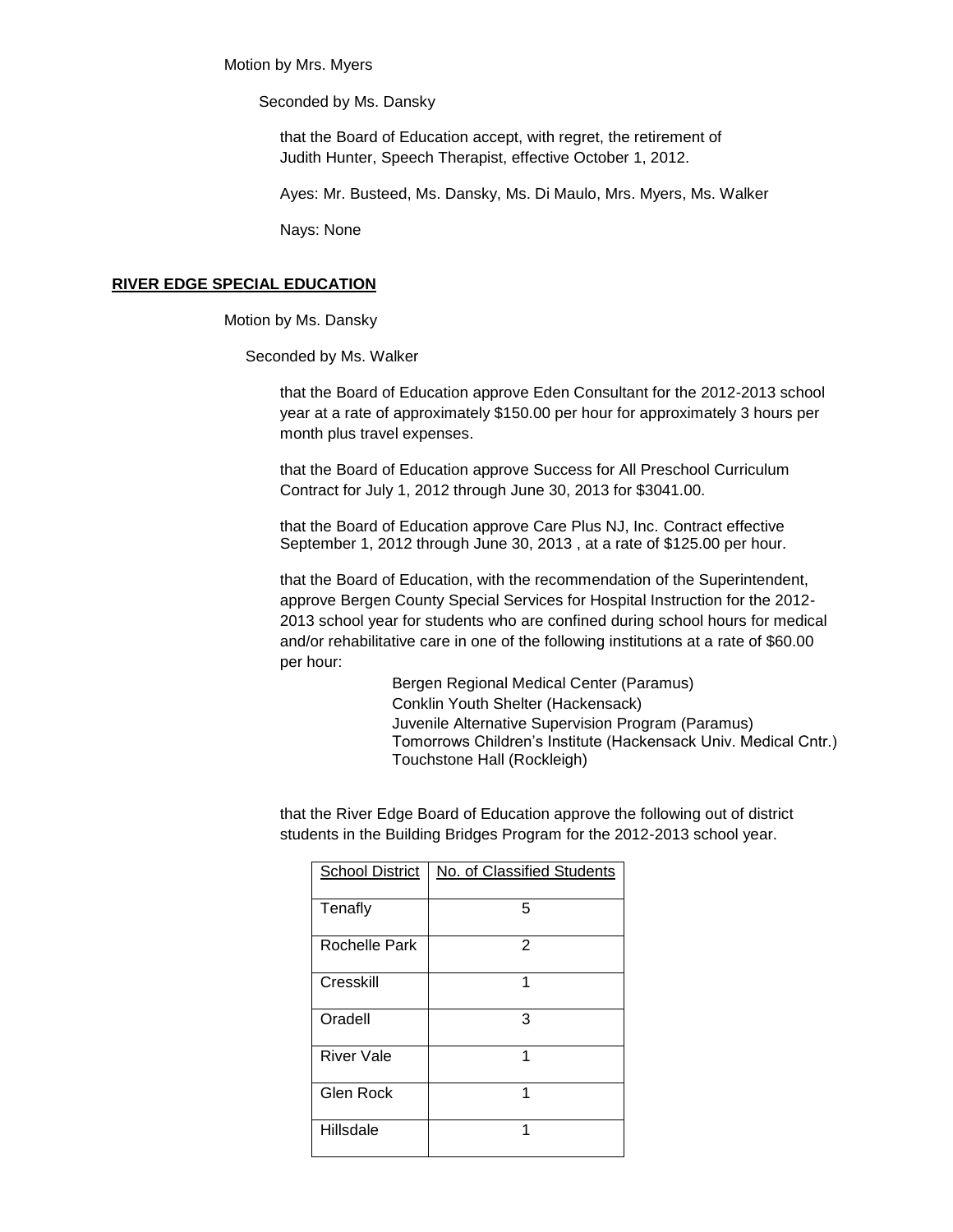Nays: None

# **REGION V ADMINISTRATION & TRANSPORTATION**

Motion by Ms. Walker

Seconded by Mr. Busteed

that the Board of Education rescind the approval for Christie Rutherford to be a Region V consultant.

that the Board of Education approve the following Bid results from the May 24, 2012 Bid. (Addendum)

| Route # | <b>Transporter</b>            | Per Diem |
|---------|-------------------------------|----------|
| 1963    | Town & Country                | Rejected |
| 1964    | <b>Valley Transportation</b>  | \$189.41 |
| 1965    | Town & Country                | Rejected |
| 1966    | Morgan Ed Services            | \$210.00 |
| 1967    | Town & Country                | Rejected |
| 1968    | Town & Country                | Rejected |
| 1969    | Morgan Ed Services            | \$220.00 |
| 1970    | Town & Country                | Rejected |
| 1971    | Aldin                         | \$239.00 |
| 1975    | <b>S&amp;D Transportation</b> | \$117.00 |
| 1976    | Town & Country                | Rejected |
| 1977    | <b>First Choice</b>           | \$183.00 |

that the Board of Education approve the following Bid results from the June 15, 2012 Bid. (Addendum)

| Route # | <b>Transporter</b>           | <b>Per Diem</b> |
|---------|------------------------------|-----------------|
| 1963    | <b>Valley Transportation</b> | \$167.83        |
| 1965    | Morgan                       | \$217.00        |
| 1967    | Leckie                       | \$199.00        |
| 1968    | Valley                       | \$161.41        |
| 1970    | Destiny 23                   | \$182.00        |
| 1976    | Destiny 23                   | \$149.00        |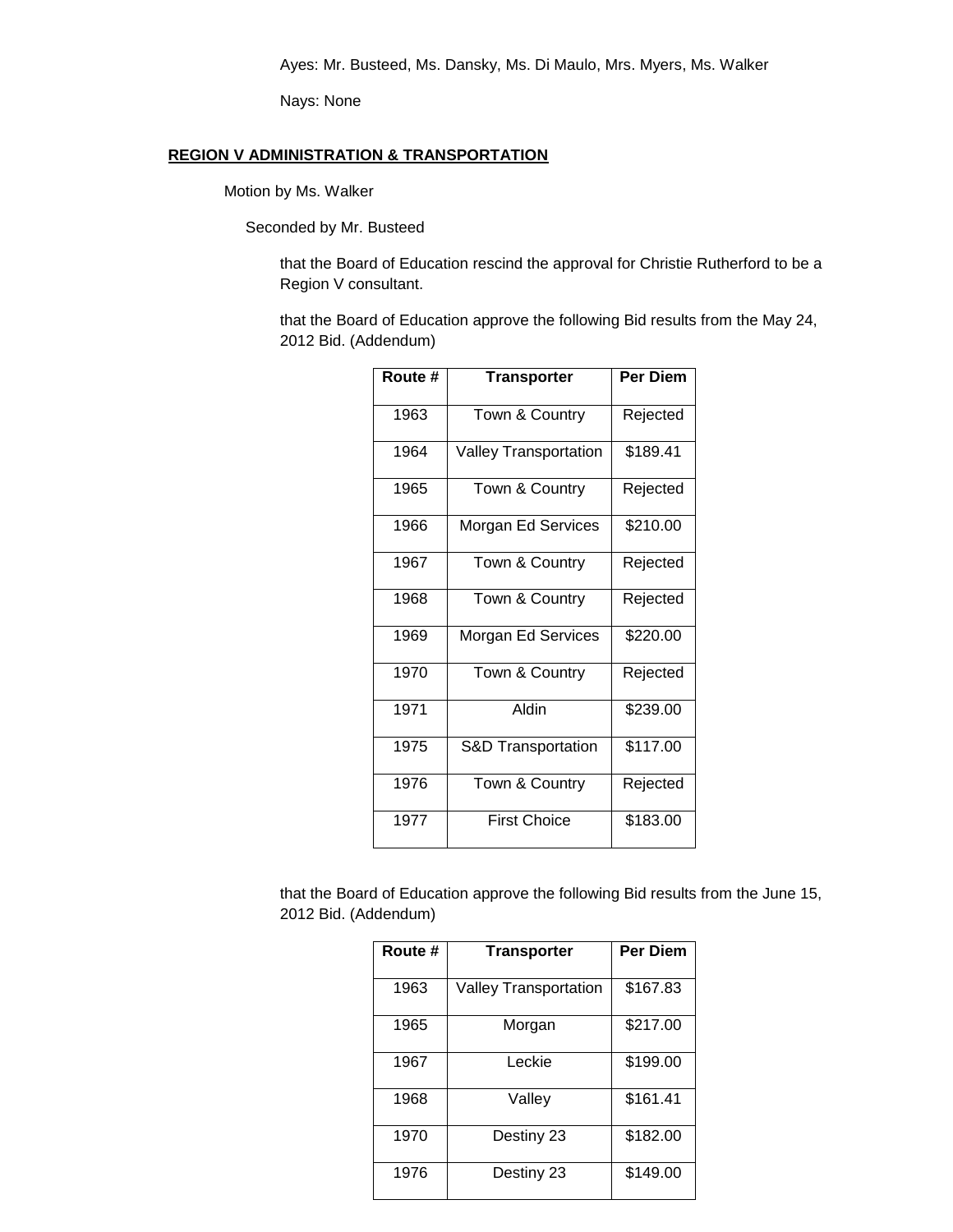| Route # | <b>Transporter</b>    | <b>Per Diem</b> |
|---------|-----------------------|-----------------|
| 1030    | Valley Norwood        | \$219.03        |
| 1594    | Sage Day R.P.         | \$147.87        |
| 1902    | <b>Bryan/Merrit</b>   | \$261.46        |
| 1909    | New Bridges Rockleigh | \$190.67        |

that the Board of Education approve the following Renewal Contract for First Student 1309 for the 2012/2013 school year. (Addendum)

that the Board of Education approve the following Renewal Contract for Durham School Services for the 2012/2013 school year. (Addendum)

| Route # | <b>Transporter</b>                 | <b>Per Diem</b> |
|---------|------------------------------------|-----------------|
| 0553    | <b>Community Lower School</b>      | \$134.04        |
| 1117    | Hip @ Union Street                 | \$165.28        |
| 1132    | Stillman Pre-School                | \$120.41        |
| 1133    | Stillman Pre-School                | \$116.66        |
| 1523    | SBJC                               | \$207.26        |
| 1536    | <b>Transition Center Woodridge</b> | \$203.05        |

that the Board of Education approve the following Renewal Contract for First Student Transportation for the 2012/2013 school year. (Addendum)

| Route # | <b>Transporter</b>            | <b>Per Diem</b> |
|---------|-------------------------------|-----------------|
| 0798    | River Dell H.S.               | \$168.65        |
| 0829    | Bleshman                      | \$203.75        |
| 1119    | Washington South              | \$209.67        |
| 1598    | Sage Day R.P.                 | \$197.14        |
| 1817    | Bergen County Vocational H.S. | \$71.16         |

that the Board of Education approve the following Renewal Contract for Rinaldi Transportation for the 2012/2013 school year. (Addendum)

| Route # | <b>Transporter</b>     | <b>Per Diem</b> |
|---------|------------------------|-----------------|
| 1406    | <b>Valley Demarest</b> | \$237.21        |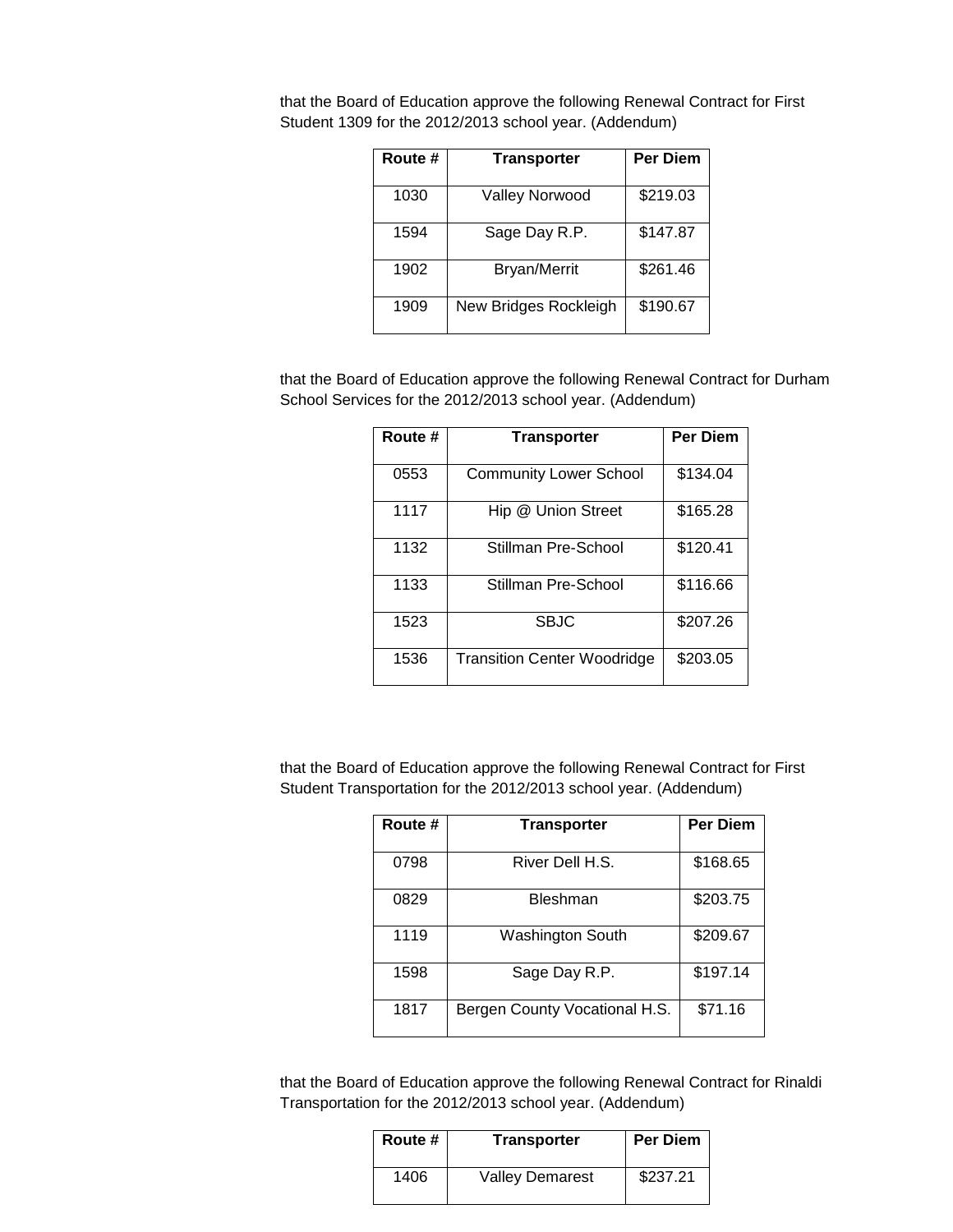| 1529 | New Bridges Rockleigh | \$221.11 |
|------|-----------------------|----------|
| 1662 | <b>Bleshman</b>       | \$188.66 |

that the Board of Education approve the following Quote Contracts for Radiant Transportation. (Addendum)

| Route # | <b>Transporter</b>           | <b>Per Diem</b> |
|---------|------------------------------|-----------------|
| 1959    | Westbridge Academy           | \$152.00        |
| 1960    | <b>Stepping Stones</b>       | \$152.00        |
| 1961    | Midland School Rochelle Park | \$125.00        |

that the Board of Education approve the following Renewal Contract for St. Jude's Transportation for the 2012/2013 school year. (Addendum)

| Route # | <b>Transporter</b>                  | <b>Per Diem</b> |
|---------|-------------------------------------|-----------------|
| 1735    | <b>Windsor School Pompton Lakes</b> | \$211.44        |
| 1737    | Piermont Rockleigh                  | \$159.88        |
| 1748    | Washington South Ridgewood          | \$256.44        |
| 1750    | <b>Windsor School Pompton Lakes</b> | \$203.19        |

that the Board of Education approve the following Renewal Contract for Ace Transportation for the 2012/2013 school year. (Addendum)

| Route # | <b>Transporter</b>                | Per Diem |
|---------|-----------------------------------|----------|
| 1910    | <b>Phoenix Center</b>             | \$153.85 |
|         |                                   |          |
| 1913    | St. Joseph's School for the Blind | \$166.95 |
| 1924    | Cornerstone Day School            | \$141.63 |
| 1928    | Building Bridges @ Cherry Hill    | \$127.36 |
| 1929    | SBJC/Lyndhurst                    | \$147.74 |

that the Board of Education approve the following Renewal Contract for First Choice for the 2012/2013 school year. (Addendum)

| Route # | <b>Transporter</b>    | <b>Per Diem</b> |
|---------|-----------------------|-----------------|
| 1744    | Children's Institute  | \$176.37        |
| 1747    | Banyan/New Beginnings | \$215.57        |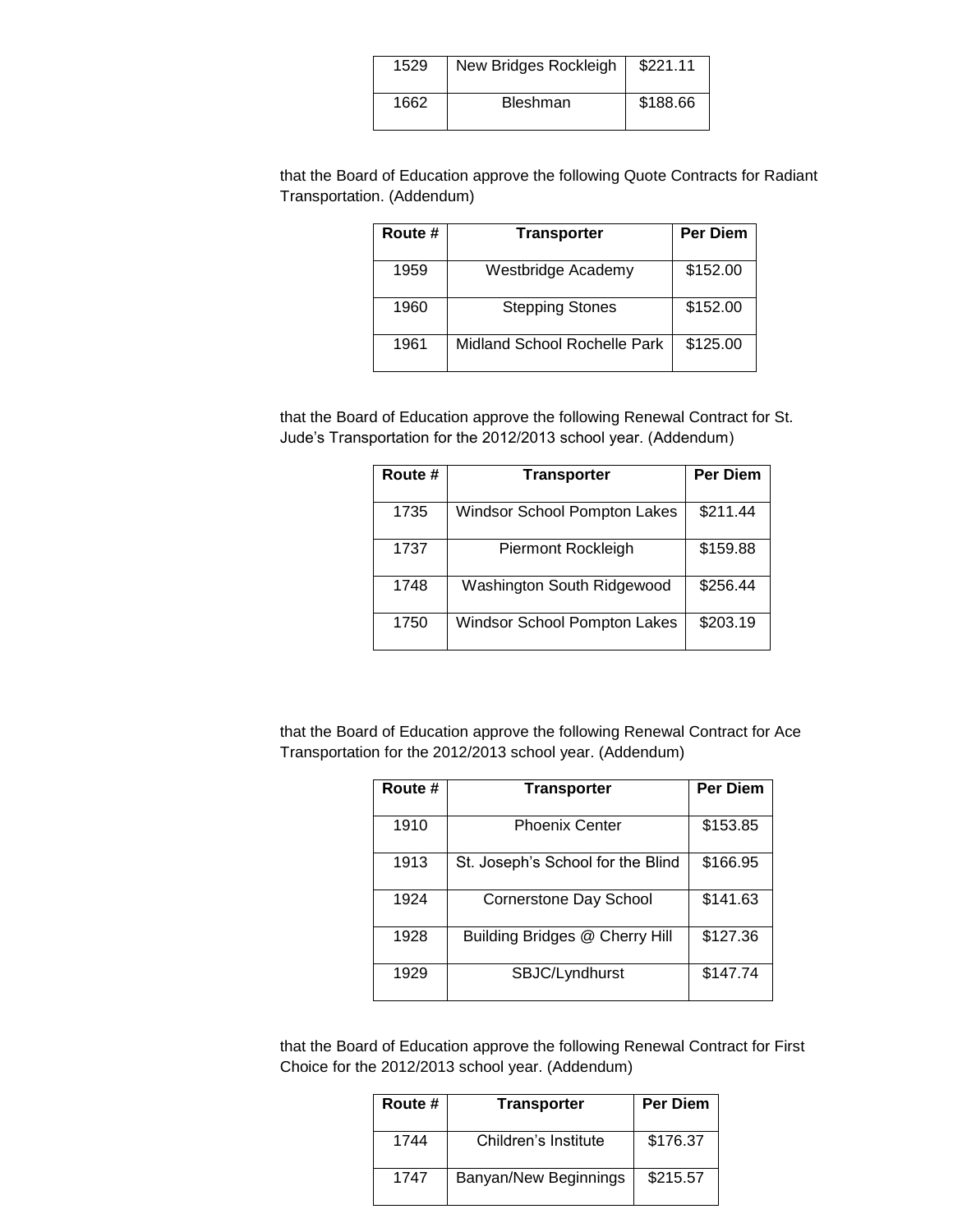that the Board of Education approve the following Summer Quote Contract for First Choice Transportation. (Addendum)

| Route #          | <b>Transporter</b> | <b>Per Diem</b> |
|------------------|--------------------|-----------------|
| Q <sub>134</sub> | Reed Academy       | \$72.00         |

that the Board of Education approve the following Renewal Contract for Valley Transportation for the 2012/2013 school year. (Addendum)

| Route # | <b>Transporter</b>    | <b>Per Diem</b> |
|---------|-----------------------|-----------------|
| 1125    | YCS Hackensack        | \$186.86        |
| 1611    | <b>Brownstone</b>     | \$189.62        |
| 1855    | Leonia H.S./Evergreen | \$138.11        |
| 1914    | <b>High Point</b>     | \$69.18         |
| 1950    | Clearview/Lakeview    | \$140.51        |

that the Board of Education approve the following Bid Contract for First Choice Transportation for the 2012/2013 school year. (Addendum)

| Route # | <b>Transporter</b> | <b>Per Diem</b> |
|---------|--------------------|-----------------|
| 1977    | Garden Academy     | \$183.00        |

that the Board of Education approve the 2012-2013 Joint Transportation Agreement between Region III (Joiner) and Region V/ River Edge (Host). (Addendum)

that the Board of Education approve the 2012-2013 Joint Transportation Agreement between The Paramus Board of Education (Joiner) and Region V/ River Edge (Host). (Addendum)

that the Board of Education approve the 2012-2013 Joint Transportation Agreement between Region V (Host) and Region I (Joiner). (Addendum)

that the Board of Education approve the bills & claims dated June 29, 2012 totaling \$712,951.97 including checks #33983 through #34102.

that the Board of Education approve the bills & claims dated June 20, 2012 totaling \$187,861.33 including checks #33847 through #33927.

that the Board of Education approve the following Bid Contract for John Leckie Inc. for the 2012/2013 school year. (Addendum)

| Route # | Transporter          | <b>Per Diem</b> |
|---------|----------------------|-----------------|
| 1967    | <b>Slocum Skewes</b> | \$199.00        |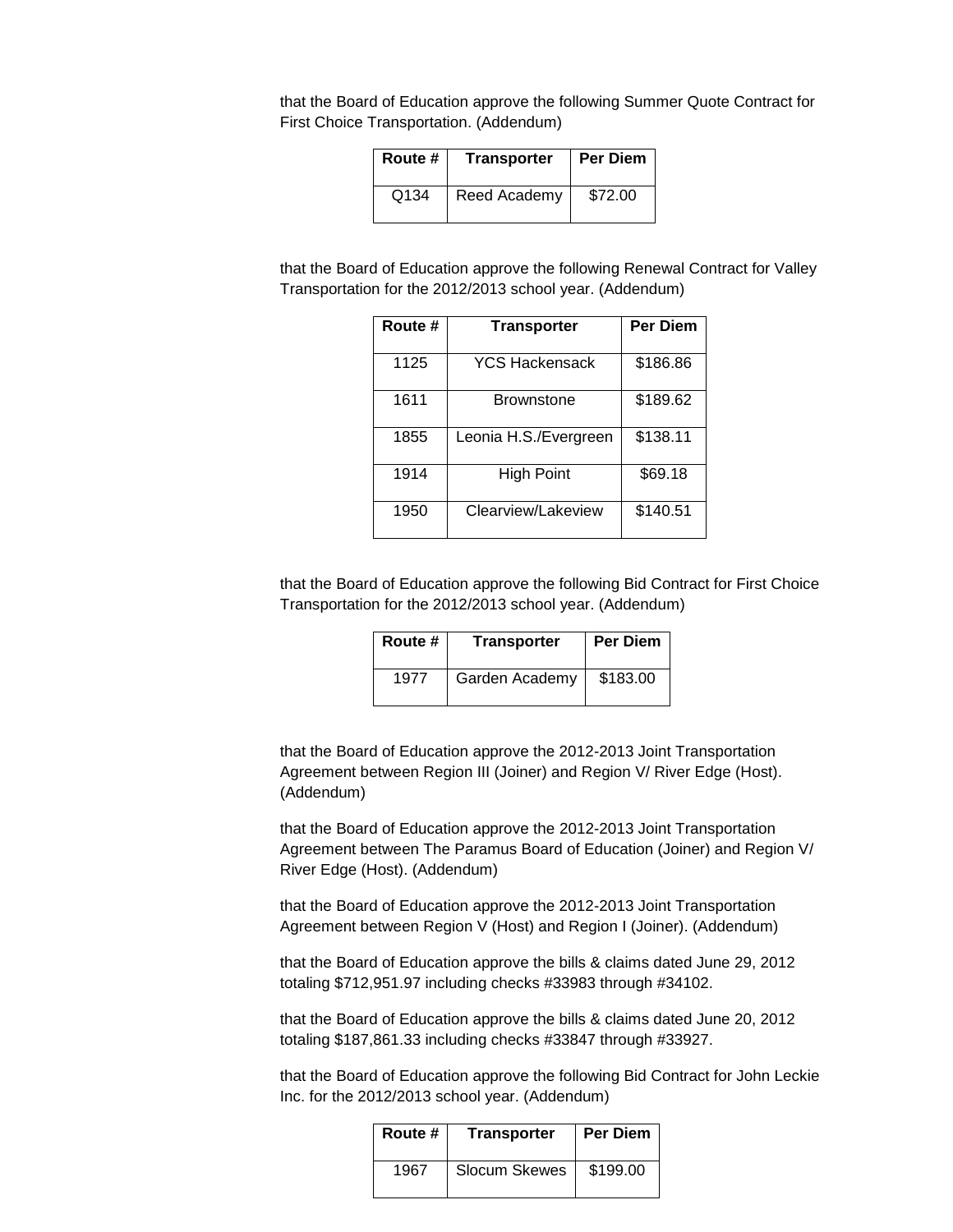| Route # | <b>Transporter</b>              | <b>Per Diem</b> |
|---------|---------------------------------|-----------------|
| 0771    | Felicican School                | \$194.00        |
| 0902    | Ridgefield Memorial HS          | \$224.72        |
| OH31    | Bergen Center for Child Dev.    | \$194.47        |
| 1023    | Holmstead                       | \$149.65        |
| 1631    | Windsor Academy Paterson        | \$127.67        |
| 1749    | Academy at B.C.                 | \$60.86         |
| 1772    | New Bridge Center @ Cherry Hill | \$204.23        |
| 1907    | Sawtelle Montclair              | \$206.72        |
| 1921    | Ridgefield Memorial HS          | \$120.23        |

that the Board of Education approve the following Renewal Contract for John Leckie Inc. (Addendum)

# **BE IT RESOLVED THAT THE REGION V COUNCIL FOR SPECIAL EDUCATION WILL PROVIDE SHARED SERVICES FOR ITS MEMBER DISTRICTS AND BE IT FURTHER RESOLVED THAT THE RIVER EDGE BOARD OF EDUCATION,** upon

recommendation of the Superintendent,, approves the following Region V Shared Services Consultants, Psychologists, Learning Disabilities Teacher Consultants, Social Workers, Speech Language Specialists, Occupational and Physical Therapists and Translators to provide evaluations, direct services and consultation, to non-public and public schools for member districts upon request for the 2012-2013 school year.

Comprehensive Educational Services Learning Disabilities Teacher Consultant Maria Gross Learning Disabilities Teacher Consultant Linda Florio Learning Disabilities Teacher Consultant Varrassi Educational Associates LLC Learning Disabilities Teacher Consultant Ellen Muhlberg Learning Disabilities Teacher Consultant Miriam Skydell and Associates **Communists** Occupational Therapist Paula Varrassi Social Worker Dania Diaz **Bilingual Psychologist** Nancy Fellerman Speech and Language Specialist Karen Wagner Speech and Language Specialist Shira Stokar Kessok Speech and Language Specialist<br>Michael Porath Store Speech Speech and Language Specialist Jana Zimmerman **Physical Therapist** 

Physical Therapist

Ayes: Mr. Busteed, Ms. Dansky, Ms. Di Maulo, Mrs. Myers, Ms. Walker

Nays: None

#### **PUBLIC DISCUSSION**

Mr. Manzelli, 789 Sixth Avenue River Edge, asked Mr. Fogarty a question regarding write in candidate's procedures. Mr. Fogarty answered his question.